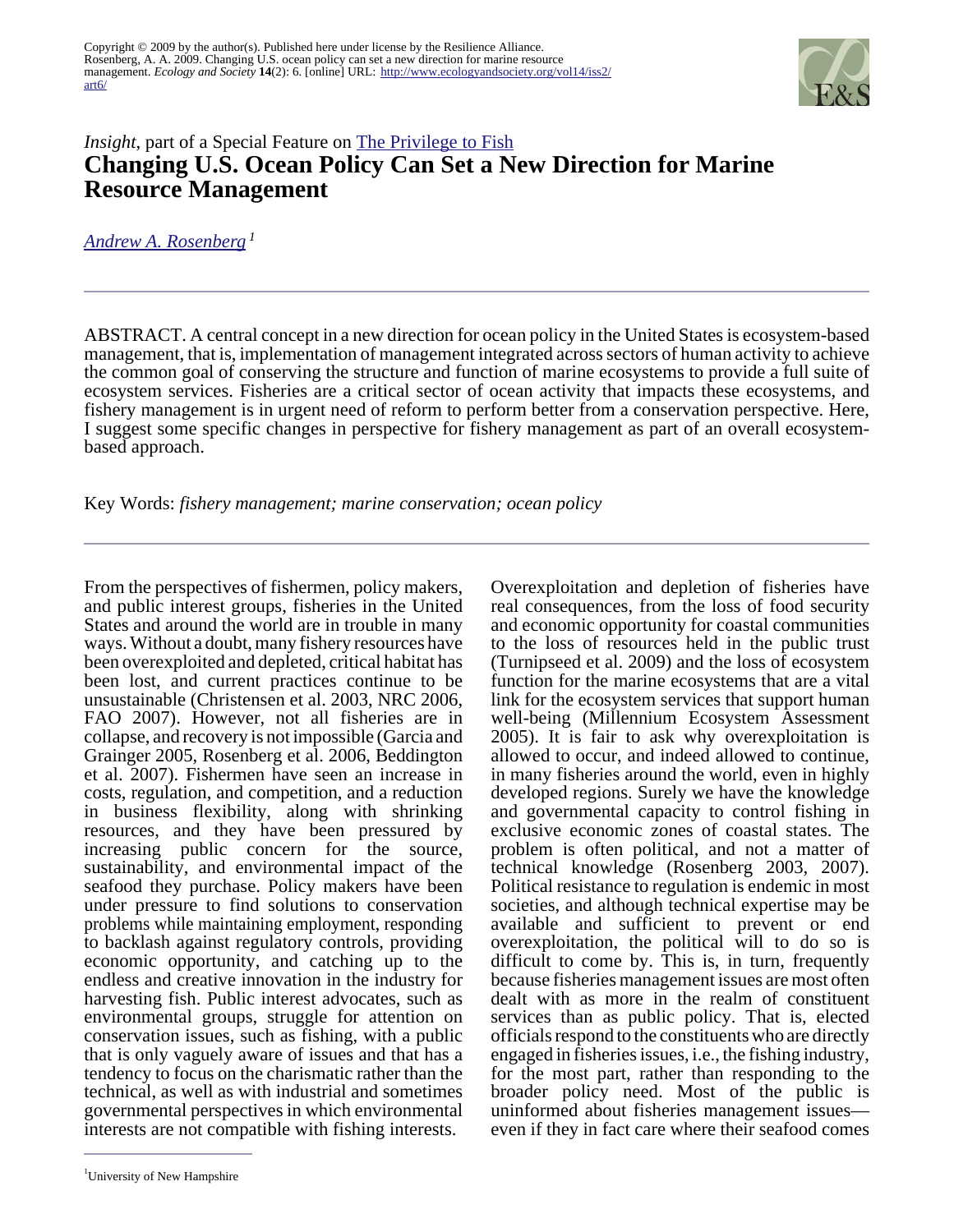from!—and certainly are not engaged in the often arcane details of management. That means, the broader public is not engaging elected officials on these issues, but the recreational and commercial industry certainly is. To be sure, in the last decade or so, public interest groups have also engaged in the process of management, but the dominant political interest is still from the perspective of industry and almost universally against greater regulation. As a former federal fishery official in the United States, I often received letters, calls, or communications from elected officials, but never was I urged to take stronger, more conservative, or more restrictive management actions for domestic fisheries.

Recent ocean policy initiatives in the United States, including the reports of two national commissions on ocean policy (Pew Oceans Commission 2004, U. S. Commission on Ocean Policy 2004), followed by some changes in the laws governing marine resource use (e.g., NOAA  $2007$ ), provide an opportunity to make some fundamental changes in the way marine resources are managed. As a central feature of a new direction in ocean policy, these commissions recommended moving beyond the model of managing each sector of human activity separate and apart from each other as if there were no cumulative impacts or interactions between, say, fisheries and coastal development or water quality management. Instead, the commissions called for an integrated, ecosystem-based approach to management (McLeod et al 2005), that is, managing all of the human activities impacting an ecosystem in concert and explicitly stating goals for maintaining ecosystem services (see, for example, Rosenberg and McLeod 2005). Setting a common goal across sectors of conserving the structure and function of an ecosystem is a critical step in adopting this new policy approach. The concept of ecosystem-based management underlies some recent policy initiatives including the *California Ocean Protection Act* (California Ocean Protection Council 2004) and a new law in Massachusetts to develop a comprehensive ocean management plan for state waters (Massachusetts Office of Coastal Zone Management 2008). The intention is to move beyond the sector-by-sector approach and begin planning for ocean ecosystems as a whole.

It is noteworthy that some states have taken a leading role in implementing ecosystem-based management of the coastal ocean. To be sure, states have always had major roles and responsibility for coastal policy,

but usually based on federal statutes such as the *Coastal Zone Management Act.* Now, integrated policy is being mandated from state government for the coastal zone out to three miles (4.8 km). Hopefully, the federal authority will catch up, but as yet, Congress has not passed a mandate to integrate management for the public trust resources from 3 to 200 miles (4.8 to 322 km).

For fisheries, the integration of management is a profound change. As noted above in the discussion of political forces that affect fishery management decisions, fisheries policy has existed in something of an insular world, as if the decisions made for fisheries have no effect on other activities or parts of society. Nevertheless, decisions on other activities that might affect the productivity of fish stocks such as habitat loss, or access to coastal space by fishermen certainly affect the viability of commercial and recreational fisheries. The prospect of planning comprehensively for ocean uses, with explicit goals to maintain ecosystem services, is a new direction that may change the tenor and shape of fishery policy, not least because it opens up that insular world and has the prospect of changing the political dynamics of management discussions.

The implementation of an ecosystem-based approach to management does not mean that the fundamentals of fishery management are no longer necessary. It will always be important to prevent overfishing of individual stocks, reduce bycatch of unwanted species, prevent destructive fishing practices, and ensure that no illegal, unregulated, or unlicensed fishing occurs. Even though broader ecosystem considerations are important, basic fishery controls must be in place for more than just highly marketable target species. Indeed, the failures of fishery management that have resulted in resources losses are often attributable to simple overfishing of individual stocks (Rosenberg et al. 2006). For any fishery, the proximate problem is to control fishing pressure to sustain the resource. Then, secondary effects, such as complex environmental and ecological interactions, must be considered beyond just the control of fishing.

Beyond the political issues, a critical problem in fisheries management is that the incentive structure for the industry is often misaligned with conservation and management needs. From a simplistic perspective, it is clearly advantageous for fishermen, both recreational and commercial, to have a sustainable resource base to depend upon.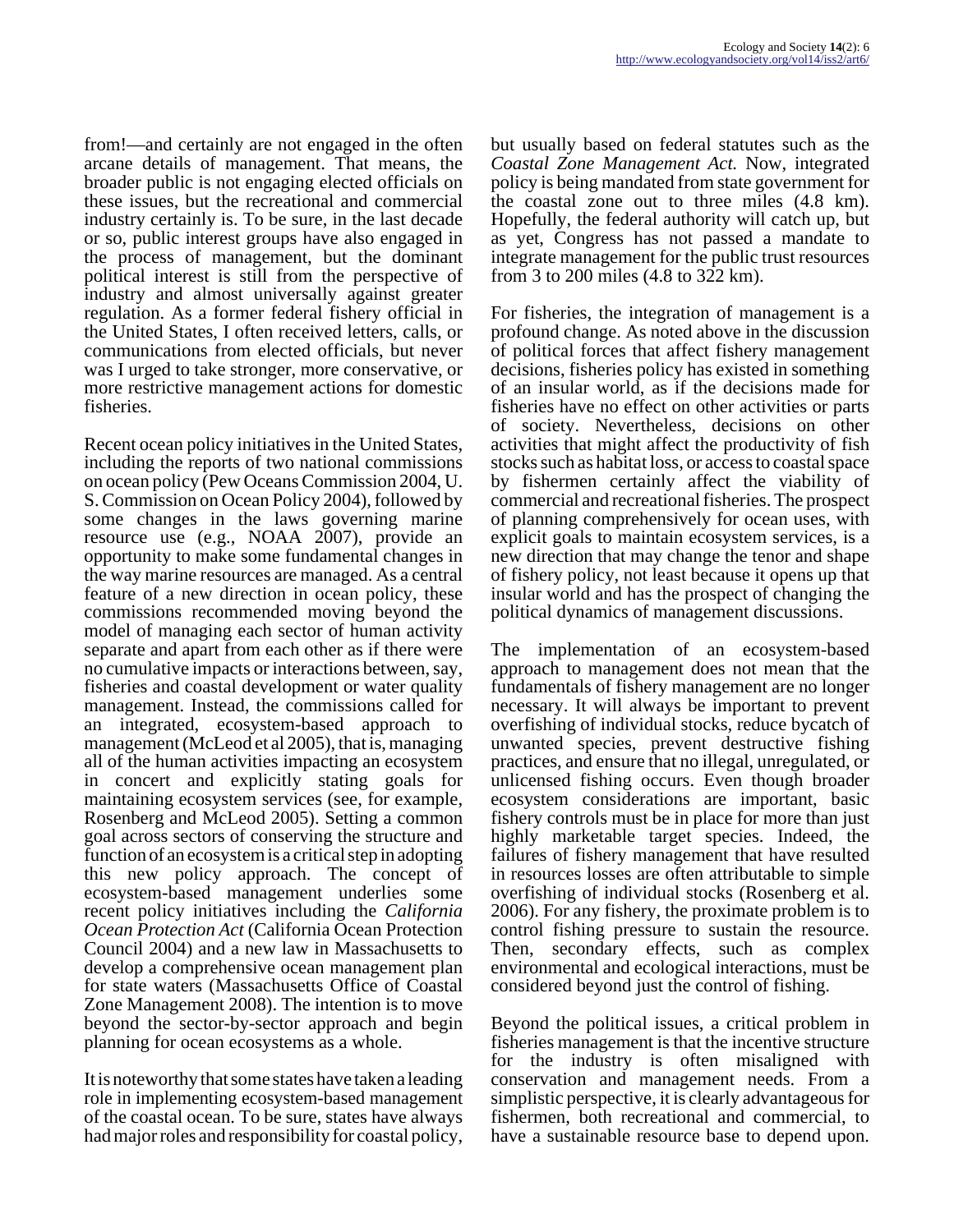However, unless fishing capacity is strictly limited to a level reasonably matched to the productivity of a given ecosystem, then stability is very difficult to come by because of competition for fishing opportunity and catch. If the number and capacity of fishing vessels in the fleet are very large, then any incentive to conserve by a vessel can be immediately undermined by another in a variation on the well-known theme of the "tragedy of the commons." Many fishery management systems have an inherent incentive for fishermen to push the rules as far as possible to maximize catch. This, in turn, means that fishermen will always innovate to increase fishing power. Managers are then in a position of trying to innovate the regulations so that they can keep up with industry changes, but of course they can never quite catch up. The result is what Poul Degnbol, Directorate-General for Fisheries and Maritime Affairs of the European Commission, refers to as the "death spiral" of fisheries, with micromanagement of fishing operations attempting to control fishing pressure on resources in a never-ending game of catch-me-ifyou-can.

Conventional fisheries management tends to implement management tactics with relatively little feedback to either fishermen or managers with regard to the effectiveness of a given plan for conservation. Oddly, the development of a management plan is often based on conservation needs, e.g., ending overfishing, but the implementation and operation of the plan do not make participants or managers accountable for ensuring that management measures work as intended. It is as if the plan is the requirement, and not conservation, and then the battle continues when the conservation goals are not met. In addition, broad-scale measures, e.g., overall catch quotas, are usually the prime content of a plan, but fisheries are far from uniform in space or across fleets. Although overall controls are needed, if they are not further elaborated by area, fleet, or vessel, then they may be quite ineffective because there is little incentive to comply.

To find an alternative, the incentive structure must change to one that favors stability over pushing the rules to the limit with fishing tactics and increasing fishing power. Such an alternative incentive structure should, in my view, have the following features so that the dynamics of fishery management can be changed toward conservation:

- **1.** The privilege to fish must be strictly linked to conservation performance. This must be the case for both recreational and commercial fisheries. Fishery resources are held in the public trust. If conservation and management measures are enacted, then any access to resources must be conditioned upon full compliance with those measures.
- **2.** The goal should be the stability of fisheries, not maximizing production. Although the stability of catches is not a new idea in fisheries, it has often been thought of in terms of fleet-wide catches. For a fisherman, it is vessel-catch stability that might be more compelling with regard to business planning, or for a cooperative, the stability of catch for that group of vessels.
- **3.** Accountability for conservation results must be part of management. Too often, plans are written, but the end result is far from the planned result, and there are no consequences. Such a system cannot work effectively.
- **4.** The rules and conditions for the fishery must be consistent. When fisheries are micromanaged as discussed above, the rules change very frequently. An incentive to work within conservation restrictions might be some assurance that regulations will remain constant for a fixed period before adjustment, much like safe-harbor plans for landowners to protect endangered species.
- **5.** Area-based management should be implemented, with privileges defined for a specific area for each vessel. This is a refinement of limited access systems that will improve predictability for fishermen because it limits the movement of new vessels into an area. As part of areabased management, if fishing capacity is well matched to productivity, then greater flexibility for fishermen can be allowed between fisheries within the area to adjust for market and environmental variability among years.

 Although all of these changes are a departure from current management practice, they still use some of the tools of fishery management. They all depend upon capacity management as a starting point as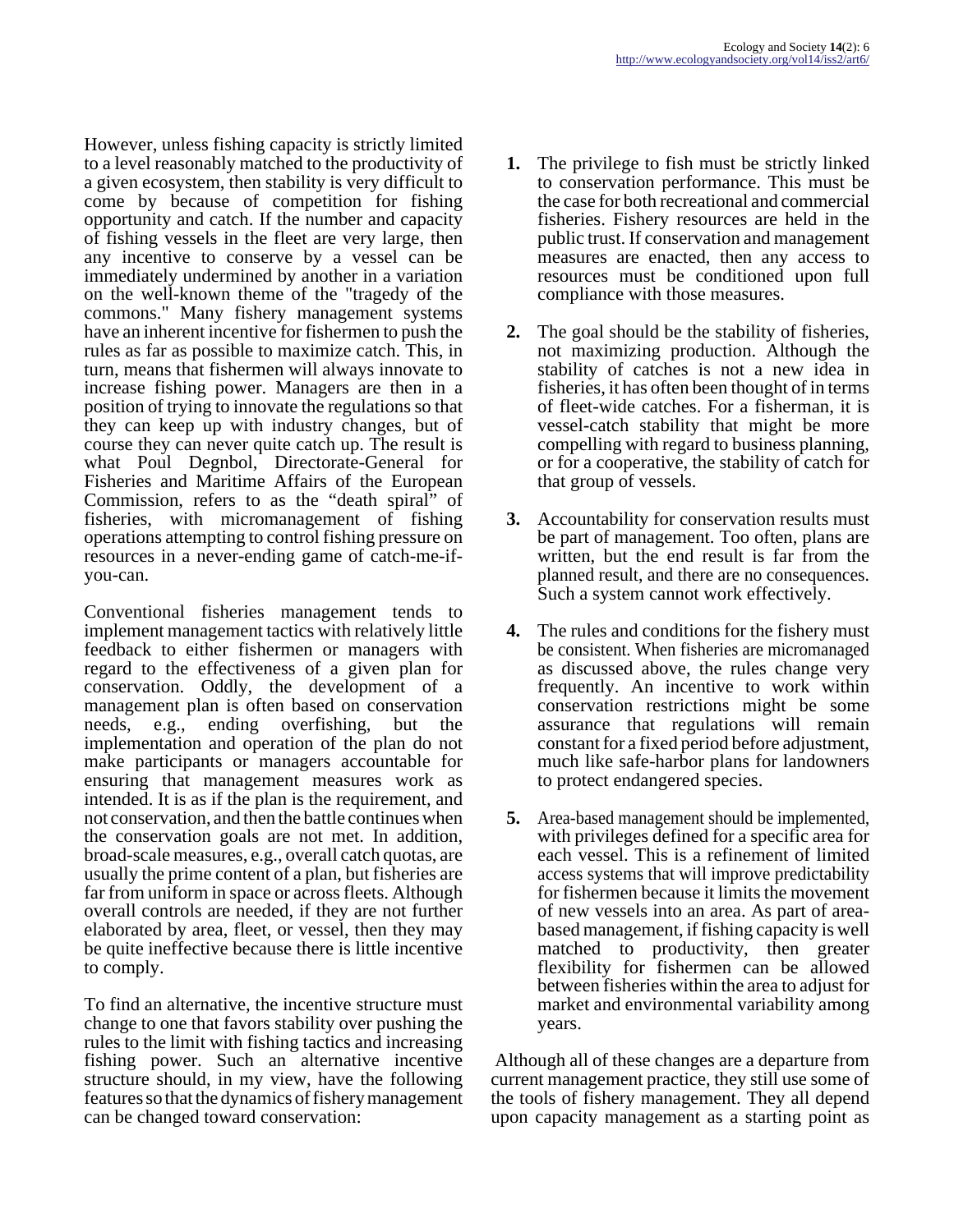well. It should be recognized that social goals related to coastal community sustainability, employment, small business viability, and economic return are not necessarily undermined by changing incentive structure. Of course, improving the sustainability of the resource is fundamental for all of these social goals, but so may be improving the stability and resilience of fisheries.

Finally, the concept of area-based management naturally dovetails with ecosystem-based management if area management is not just for the fishery resources. Because policy makers consider all of the human activities within an area as well as the ecosystem services that are provided within that area, then planning for a compatible mix of activities can become explicit rather than an implicit political battle.

Fisheries governance (Sissenwine and Mace 2003) is changing slowly. More can be done, and more quickly, but those changes have to modify the structure of fishery policy and the fishing industry if they are to prove effective.

*Responses to this article can be read online at: <http://www.ecologyandsociety.org/vol14/iss2/art6/responses/>*

## **Acknowledgments:**

*I acknowledge Dr. Mimi Lam and Ms. Rachel Strader for organizing the symposium on "The Privilege to Fish" at the AAAS meeting in Boston that motivated this paper.* 

## **LITERATURE CITED**

.

**Beddington, J. R., D. J. Agnew, and C. W. Clark.** 2007. Current problems in the management of marine fisheries. *Science* **316:**1713-1716.

**California Ocean Protection Council.** 2004. *California Ocean Protection Act.* Available online at: [http://www.opc.ca.gov/webmaster/ftp/pdf/docs/](http://www.opc.ca.gov/webmaster/ftp/pdf/docs/Documents_Page/Noteworthy/COPA%202009.pdf) [Documents\\_Page/Noteworthy/COPA%202009.pdf](http://www.opc.ca.gov/webmaster/ftp/pdf/docs/Documents_Page/Noteworthy/COPA%202009.pdf)

**Christensen, V., S. Guénette, J. J. Heymans, C. J. Walters, R. Watson, D. Zeller, and D. Pauly.** 2003. Hundred-year decline of North Atlantic predatory fishes. *Fish and Fisheries* **4:**1-24.

**FAO.** 2007. *The state of world fisheries and aquaculture.* FAO, Rome, Italy. Available online at: [http://www.fao.org/docrep/011/i0250e/i0250e00.](http://www.fao.org/docrep/011/i0250e/i0250e00.htm) [htm.](http://www.fao.org/docrep/011/i0250e/i0250e00.htm)

**Garcia, S. M., and R. J. R. Grainger.** 2005. Gloom and doom? The future of marine capture fisheries. *Philosphical Transactions of the Royal Society Series B* **360:**21-46.

**Massachusetts Office of Coastal Zone Management.** 2008. *Massachusetts Oceans Act.* Available online at: [http://www.mass.gov/legis/laws/seslaw08/sl080114.](http://www.mass.gov/legis/laws/seslaw08/sl080114.htm) [htm.](http://www.mass.gov/legis/laws/seslaw08/sl080114.htm)

[http://www.mass.gov/czm/oceanmanagement/oceans\\_act/](http://www.mass.gov/czm/oceanmanagement/oceans_act/index.htm) [index.htm](http://www.mass.gov/czm/oceanmanagement/oceans_act/index.htm).

**McLeod, K. L., J. Lubchenco, S. R. Palumbi, and A. A. Rosenberg.** 2005. *Scientific consensus statement on marine ecosystem-based management.* The Communication Partnership for Science and the Sea. Available online at: [http://www.compasso](http://www.compassonline.org/pdf_files/EBM_Consensus_Statement_v12.pdf) nline.org/pdf\_files/EBM\_Consensus\_Statement\_v12. [pdf.](http://www.compassonline.org/pdf_files/EBM_Consensus_Statement_v12.pdf)

**Millennium Ecosystem Assessment.** 2005. *Ecosystems and human well-being: synthesis.* Island Press, Washington, D.C., USA. Available online at: [http://www.maweb.org/documents/docum](http://www.maweb.org/documents/document.356.aspx.pdf) [ent.356.aspx.pdf.](http://www.maweb.org/documents/document.356.aspx.pdf)

**Myers, R. A., and B. Worm.** 2003. Rapid worldwide depletion of predatory fish communities. *Nature* **423:**280-283.

**National Oceanic and Atmospheric Administration (NOAA).** 2007. *Magnuson-Stevens Fishery Conservation and Management Act,* as amended through January 12, 2007. U.S. Department of Commerce, Washington, D.C., USA.

**National Research Council (NRC).** 2006. *Dynamic changes in marine ecosystems: fishing, food webs and future options.* National Academies Press, Washington, D.C., USA.

**Pew Oceans Commission (POC).** 2003. *America's living oceans: charting a course for sea change.* POC, Arlington, Vermont, USA. Available online at: [http://http://www.pewtrusts.org/our\\_work\\_repo](http://www.pewtrusts.org/our_work_report_detail.aspx?id=30009) [rt\\_detail.aspx?id=30009](http://www.pewtrusts.org/our_work_report_detail.aspx?id=30009).

**Rosenberg, A. A.** 2003. Managing to the margins: